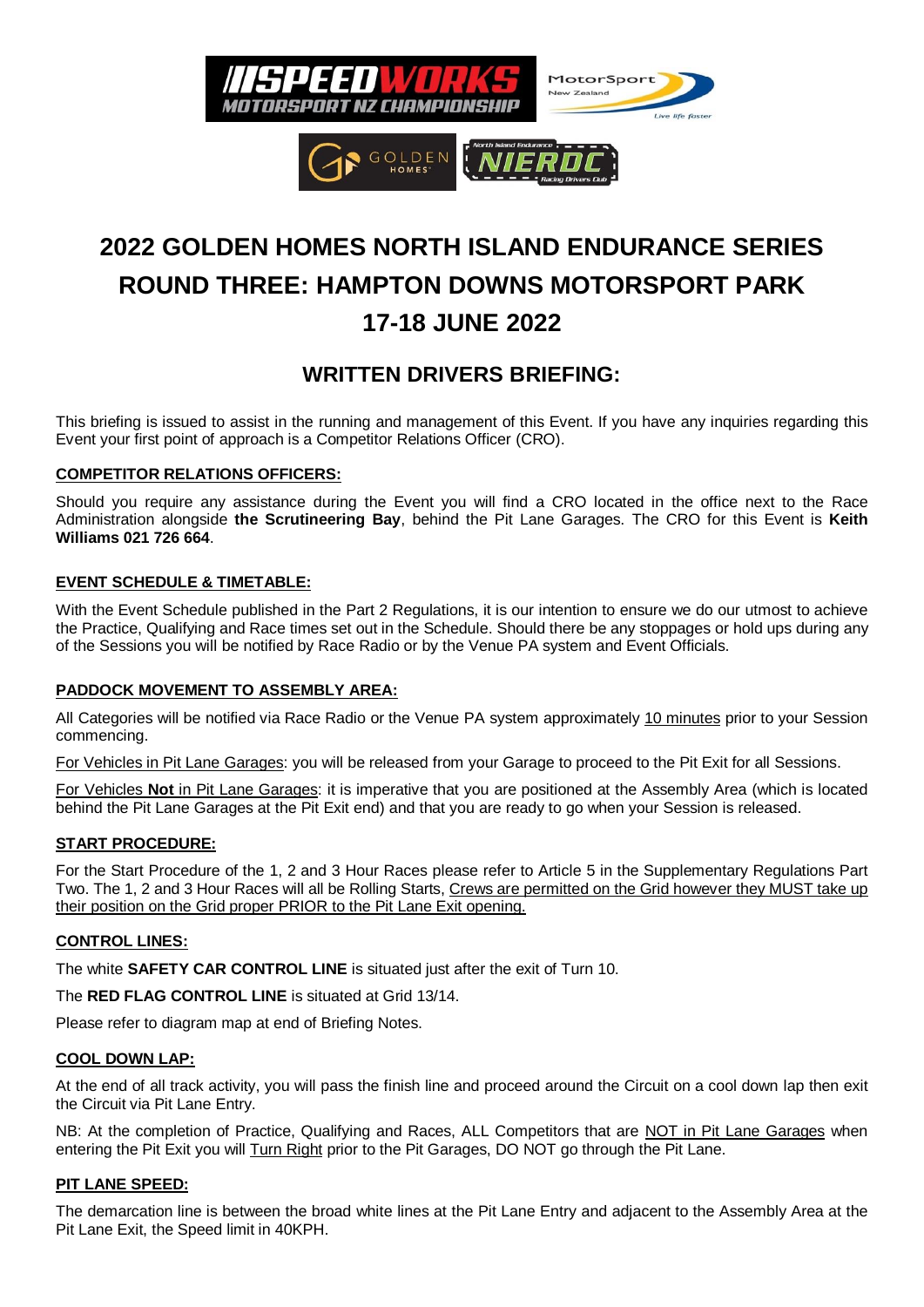#### **TRACKSIDE PITS:**

Pit Wall is for Pit Crew only – limited to three (3) persons per team.

WARNING!! The Pit Lane is open and may be operating at any time, all persons are advised to take extreme care when crossing the lane.

No stopping: There will be NO STOPPING in the fast lane at any time.

Pit Lane parking: During Race Sessions any Pit Stop Crew Member who crosses the Pit Bay Control Line to Service a Vehicle MUST be dressed according to Article 11.3 of the 1, 2 and 3 Hour 2022 Golden Homes North Island Endurance Accredited Series Articles.

Pit Lane Control Lines: Diagram 1 – All persons in the Pit Lane Garages other than the dedicated Pit Stop Crew must stay behind the Yellow Garage Control Line. During Races Only the dedicated Pit Stop Crew as specified in Article 11.1. of the 1, 2 and 3 Hour 2022 Golden Homes North Island Endurance Accredited Series Articles can cross the Red Pit Bay Control line (working lane) during the Race.

> Diagram 2 – **The entire area behind the Pit Lane Garages must be kept clear at all times. Transporters, Trailers or Vehicles are NOT Permitted to be Parked behind the Garages**. The Concrete strip must be kept clear of equipment etc at all times.



Diagram 1 Diagram 2



#### **CIRCUIT SPECIFIC REQUIREMENTS:**

FHR – Forward Head Restraints are mandatory at Hampton Downs.

#### **PARC FERME**

At the end of the 1,2 and 3 Hour Races ALL Vehicles are to remain in Parc Ferme Conditions outside their Garages until they are released by Event Officials.

ļ.

#### **PIT LANE ENTRY BLEND LINE**:

Competitors are reminded of the white Blend Line after Turn 10 which has been extended, you must not be cross the White Line unless you are entering the Pit Lane. Competitors that breach this requirement may be penalised.

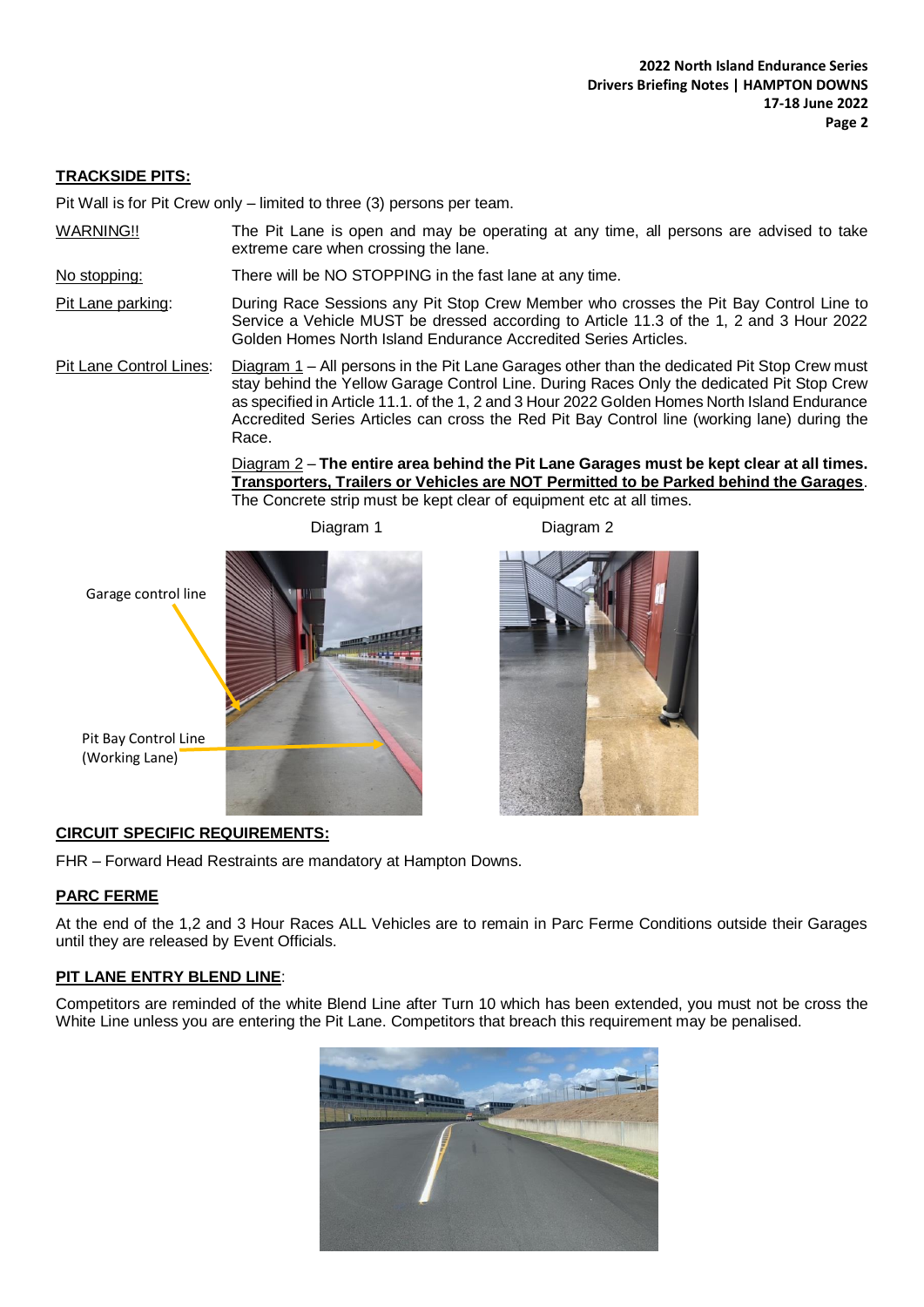#### **RED FLAG PROCEDURE:**

Should it be necessary to Red Flag (suspend) a session, Driver **will immediately reduce speed** and travel around the Circuit with maximum caution.

During: Testing/Practice/Qualifying: Drivers will return to the **PIT LANE**.

Racing: Drivers will line up at the Red Control Line in single file.

#### **OFF-TRACK EXCURSIONS:**

Drivers must stay within the confines of the circuit at all times, i.e. inside the white lines. If you leave the Circuit, re-join the Circuit as near as possible to your exit point.

If you are re-joining the Circuit for whatever reason – ensure the way is clear and re-join slowly and carefully, the onus is on you to re-join safely. Do Not spray stones or debris over the Circuit.

Should you gain an advantage, you MUST address this within one (1) lap or you risk a penalty.

#### **SAFETY CAR PROCEDURE:**

Once the safety car has been deployed, it will attempt to pick up the highest placed Vehicle on the circuit at the time of deployment. No further repositioning of vehicles shall occur. If highest placed Vehicle on the circuit subsequently pits, then the remaining vehicles shall continue in the order they are lined up behind the Safety Car.

#### **END OF SAFETY CAR PROCEDURE:**

As per Schedule Z article 14.3:

- When the Race Director or the Clerk of the Course decides to call in the Safety Car it will turn off its flashing lights and return to pit lane. All weaving must stop, and Drivers must form a single file behind the Safety Car.
- The pole vehicle shall fall more than three (3) Vehicle lengths behind the Safety Car in order to avoid the likelihood of an accident before the Safety Car leaves the circuit.
- The vehicle on pole position will maintain the speed until the signal to start is given.
- No erratic acceleration or braking, nor any other manoeuvre likely to impede other competitors is permitted.
- Drivers may break the single file requirement once the Safety Car Control line has been passed. The Safety Car Control line is situated at just after the exit of Turn 10.

Racing will commence when the start signal (green light or flag) is displayed. All flag points are to withdraw their yellow flags and SC board or extinguish the light(s) of the signal light system.

#### **NOTE 1:**

*When the Start signal (green light or flag) is displayed after the lead Vehicle passes the Safety Car Control Line Drivers may break the single file requirement once the Safety Car Control Line has been passed. The Safety Car control is situated at just after the exit of turn 10.*

#### **NOTE 2:**

*When the start signal (green light or flag) is displayed Prior to the Safety Car Control line Racing will recommence and you may pass at any point on the Circuit. All flag points are to withdraw their yellow flag and SC board or extinguish the light(s) of the signal light system*.

If the race ends while the Safety Car is deployed the vehicles will take the chequered flag without overtaking.

#### **MECHANICAL FAILURE:**

Should this occur, move off the Racing Line and park as far off the Circuit as possible. You must obey all instructions given by Circuit Marshals.

#### **FUEL AND WASTE OIL:**

Competitors are reminded of MSNZ requirements for the storage and handling of Fuel, and for Fire Extinguisher in the pit lane as per the 2022 Golden Homes North Island Endurance Accredited Series Articles; there is a Fuel Compound located on the Left after passing through the tunnel, next to the Trailer Park.

**<https://motorsport.org.nz/technical/fuel/>**